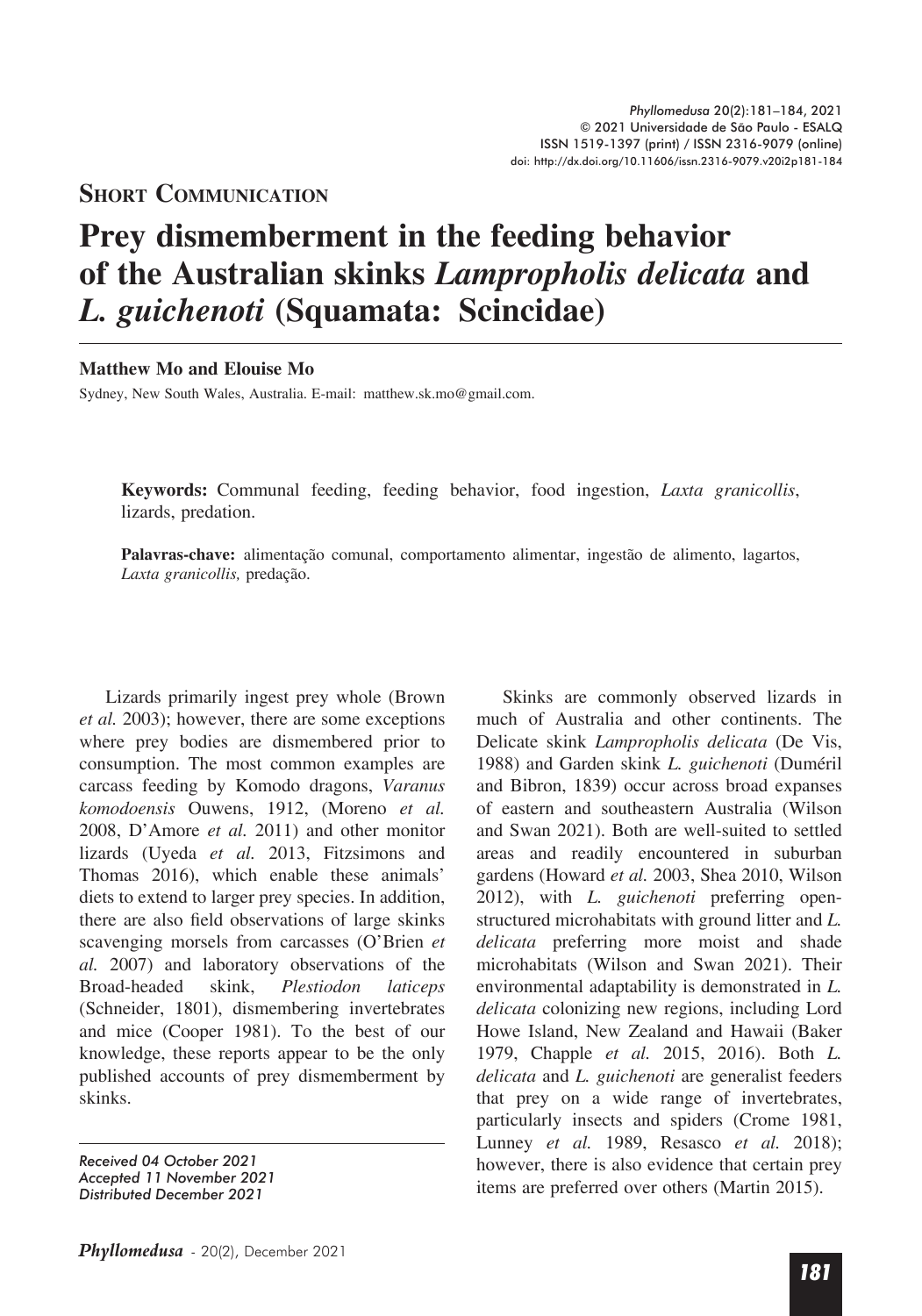We report three observations of *Lampropholis delicata* and *L. guichenoti* preying on, and dismembering, bark cockroaches *Laxta granicollis* (Saussure, 1862), a Blaberidae of southeastern Australia usually found beneath logs and bark (Roth 1992). These observations occurred in suburban gardens in Sydney, New South Wales, Australia. In all instances, *L. granicollis* were encountered by skinks above ground without any ground debris being removed or disturbed.

On 29 October 2020 at approximately 13:00 h, we observed one *Lampropholis delicata*  approach a *Laxta granicollis* that was partially emerged from a layer of woody mulch. The *L. delicata* bit the *L. granicollis* when it moved and dragged it onto the surface of the mulch. It proceeded to latch its mouth onto the lateral rim of the abdomen of the *L. granicollis* and perform rapid headshakes. This was repeated up to 15 times, a few times resulting in the *L. granicollis*  being released and flipped on its back. The time between headshakes appeared to be associated with whether the *L. granicollis* was released during headshakes, and its response. Headshakes were performed closer together when the *L. delicata* maintained its grasp during the headshake and the *L. granicollis* was moving or the *L. granicollis* was released and started to move away, while there were generally longer periods between headshakes (5–10 s) when the *L. granicollis* was still within grasp but not moving or released and flipped on its back (thus unable to move away). The *L. delicata* then latched onto one of the limbs of the *L. granicollis*  while it was flipped on its back and removed the limb with a headshake, which was swallowed. The *L. delicata* then repeated this behavior, taking a further four limbs before losing interest and retreating.

On 16 February 2021 at approximately 17:00 h, we observed two *Lampropholis delicata*  drawn to a *Laxta granicollis* partially emerged from soil. Similar to the first observation, one of the *L. delicata* pulled it clear of the soil. Both *L. delicata* proceeded to perform bite-headshake maneuvers on the lateral rim of the head and abdomen of the *L. granicollis*. Both *L. delicata*  undertook these maneuvers with rapid succession over a period of approximately 2 min, pausing briefly only when a section of abdomen had been detached that was small enough to swallow. Often one *L. delicata* was latched onto the *L. granicollis* while the other *L. delicata* performed the headshake. They also detached limbs like the *L. delicata* in the first observation. After approximately 1 min, a *L. guichenoti* also joined in this behavior. Between the three skinks, we estimate eight instances where headshakes resulted in a portion of the *L. granicollis* being dismembered and consumed, mostly limbs and portions of the lateral rim of the abdomen. After approximately 2 min, all three skinks lost interest and retreated.

On 07 September 2021 at approximately 09:00 h, we observed one *Lampropholis delicata*  approach a *Laxta granicollis* that had emerged from a layer of woody mulch. This *L. delicata*  also performed the bite-headshake maneuvers repeatedly for approximately 2 min with few pauses lasting more than 2 s unless it had dismembered a portion of the *L. granicollis* to consume. During this period, the *L. delicata*  dismembered three portions of the abdomen and two limbs. A *L. guichenoti* joined in performing the bite-headshake maneuvers, during which the two skinks were often latched onto the *L. granicollis* while the other skink performed a headshake. Within approximately 1 min, the *L. guichenoti* had dismembered and consumed the head of the *L. granicollis*. It then latched onto the rim of the thorax and carried away the *L. granicollis*, which prompted the *L. delicata* to give chase. Both skinks and the *L. granicollis*  disappeared from our view.

To the best of our knowledge, we are not aware of any other published accounts of these skink species dismembering prey prior to consumption. However, based on us incidentally observing three instances of this behavior within a 12-month period, these are potentially common occurrences for these species, and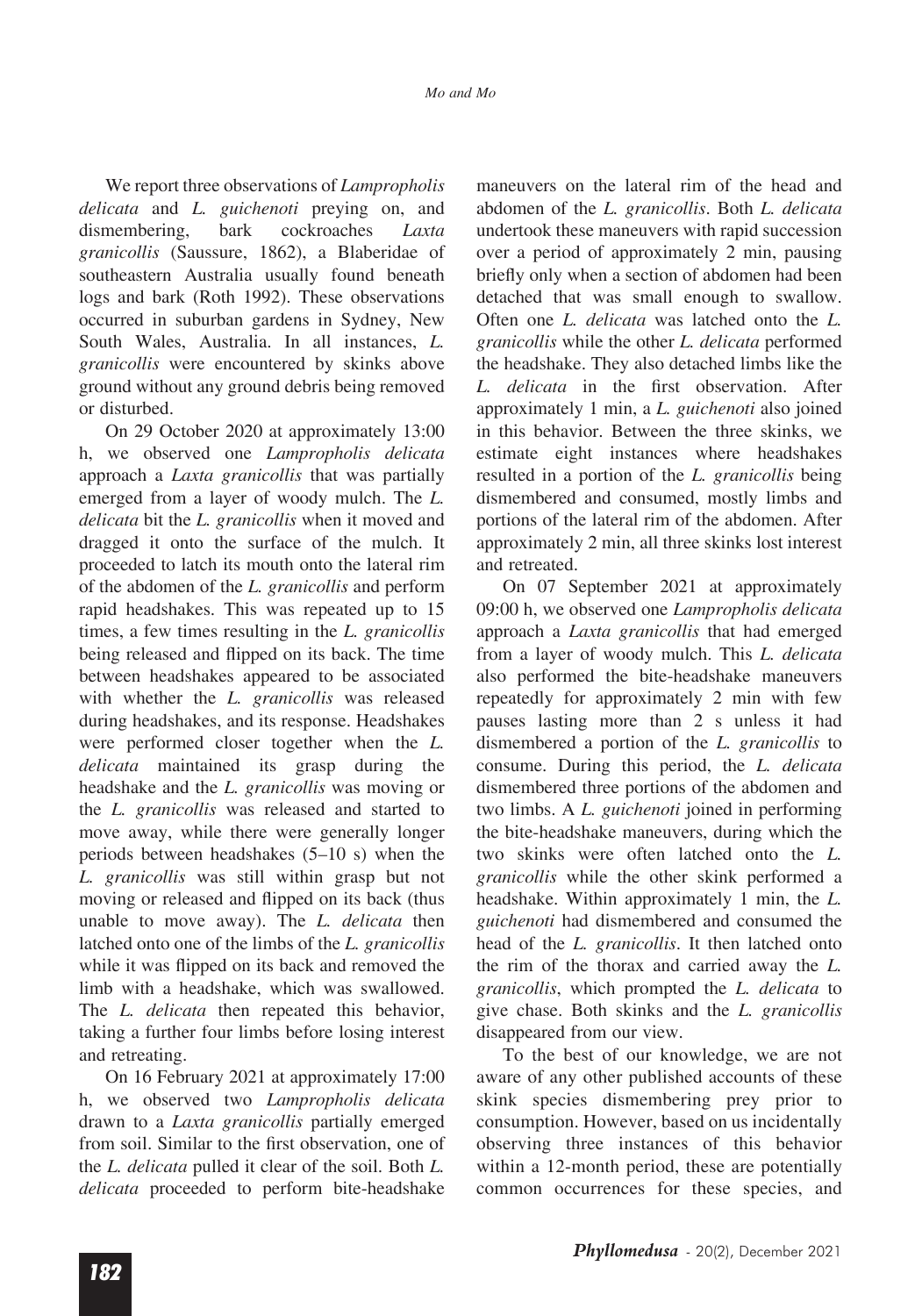may also extend to other skink species. In two of our observations, *Laxta granicollis* were dismembered whilst grasped by more than one skink, during which skinks managed to break off portions of the abdomen and head. By comparison, the first observation involved only a lone *Lampropholis delicata*, and the food obtained by this skink was limited to the limbs of the *L. granicollis*. This suggests that skinks benefit from engaging in bite-headshake maneuvers in tandem with other individuals, in which skinks provide leverage for each other's attempt to dismember the prey item. This communal feeding behavior has been reported in other lizards (Black 2012), as well as other reptiles such as crocodilians (Pérez-Higareda *et al.* 1989, Platt *et al.* 2007). Feeding interactions between multiple individuals of *L. delicata* and *L. guichenoti* are not unusual, with both species known to hunt in the presence of conspecifics (Martin 2015, M. Mo and E. Mo, pers. obs.), which is foreseeable considering the abundance of both species at numerous locations such as our observation sites. Despite potential benefits from communal feeding, skinks were also observed pursuing each other when an individual had latched onto food (similar to observations by Martin 2015), suggesting a degree of rivalry between individuals rather than communal feeding being strictly cooperative in nature.

Both *Lampropholis delicata* and *L. guichenoti*  locate prey by a combination of active foraging and sit-and-wait methods (Rawlinson 1971, Lunney *et al.* 1989). Both species were abundant throughout the sites we made observations, such that we could not determine whether the skinks happened upon *Laxta granicollis* by active foraging or the skinks had been situated nearby in sit-and-wait positions. Notably, in the first two observations, the *L. granicollis* sustained injuries but were not killed during the skinks' feeding; though, their fates afterwards were not observed. It could be possible that skinks may from time to time obtain food in this manner without killing their prey.

*Acknowledgments*.—We thank the landholders whose properties we observed the skinks' behavior. As this study was limited to incidental observations, an approval by an Animal Care or Ethics Committee was not required. Useful comments from David Chapple and an anonymous reviewer improved the manuscript.

## **References**

- Baker, J. K. 1979. The rainbow skink, *Lampropholis delicata*, in Hawaii. *Pacifc Science 33:* 207–212.
- Black, R. 2012. A dirty, deadly bite. Article accessible at https://www.nationalgeographic.com/science/ article/a-dirty-deadly-bite National Geographic Society, Washington, USA. Captured on 02 October 2021.
- Brown, C., C. Foster, J. Spivey-White, and J. Hesletine. 2003. Feeding behaviour in monitor lizards and snakes; does direction of prey ingestion influence prey handling time? *Herpetological Bulletin 83:* 26–29.
- Chapple, D. G., J. T. Reardon, and J. E. Peace. 2016. Origin, spread and biology of the invasive plague skink (*Lampropholis delicata*) in New Zealand. Pp. 341–359 *in* D. Chapple (ed.), *New Zealand Lizards*. Cham, Switzerland. Springer.
- Chapple, D. G., K. A. Miller, K. Chaplin, L. Barnett, M. B. Thompson, and R. D. Bray. 2015. Biology of the invasive delicate skink (*Lampropholis delicata*) on Lord Howe Island. *Australian Journal of Zoology 62:* 498– 506.
- Cooper, W. E. 1981. Head-first swallowing of large prey by a scincid lizard, *Eumeces laticeps*. *Journal of Herpetology 15:* 371–373.
- Crome, B. 1981. The diet of some ground-layer lizards in three woodlands of the New England Tableland of Australia. *Herpetofauna 13:* 4–11.
- D'Amore, D. C., K. Moreno, C. R. McHenry, and S. Wroe. 2011. The effects of biting and pulling on the forces generated during feeding in the Komodo dragon (*Varanus komodoensis*). *PLoS ONE 6:* e26226.
- Fitzsimons, J. and J. Thomas. 2016. Feeding behavior of an Asian water monitor *Varanus salvator macromaculatus*  on a Bornean bearded pig *Sus barbatus barbatus* carcass. *Biawak 10:* 48–50.
- Howard, R., I. Williamson, and P. Mather. 2003. Structural aspects of microhabitat selection by the skink *Lampropholis delicata*. *Journal of Herpetology 37:* 613–617.